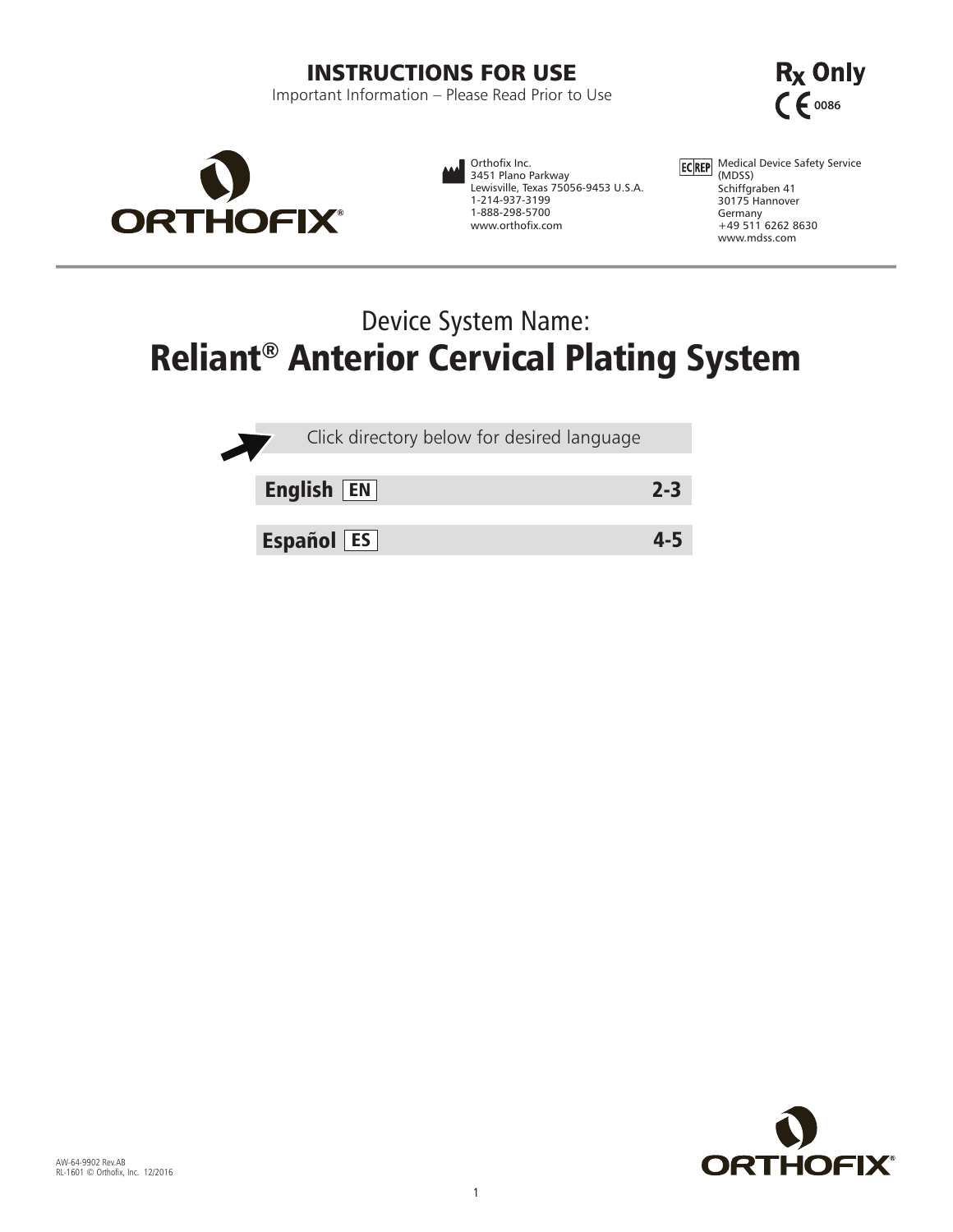# INSTRUCTIONS FOR USE

Important Information – Please Read Prior to Use

<span id="page-1-0"></span>

Orthofix Inc. 3451 Plano Parkway Lewisville, Texas 75056-9453 U.S.A. 1-214-937-3199 1-888-298-5700 www.orthofix.com



# **Device System Name:** Reliant® Anterior Cervical Plating System

**Description:**<br>The Reliant Anterior Cervical Plating System is a temporary, titanium alloy system comprised of a variety of single-use components that allow the surgeon to build an anterior cervical implant construct. The system is attached to the anterior aspect of the vertebral body by means of screws to the cervical spine. The system consists of an assortment of screws, plates and associated instrumentation which assist in the surgical implantation of the devices. The system is provided non-sterile and requires sterilization prior to use.

# Indications for Use:

The Reliant Anterior Cervical Plating System is intended for anterior fixation to the cervical spine from C2 to C7. The specific clinical indications include:

- 1. Degenerative disc disease (defined as back pain of discogenic origin with degenerative disc confirmed by patient history and radiographic studies).
- 2. Spondylolisthesis.<br>3. Fracture.
- 3. Fracture.<br>4. Spinal ste
- 
- 4. Spinal stenosis.<br>5. Deformities (i.e. Deformities (i.e., scoliosis, kyphosis, and/or lordosis).
- 6. Tumor.
- 7. Pseudoarthrosis.<br>8. Revision of prev
- Revision of previous surgery.

# Contraindications:

The Reliant Anterior Cervical Plating System is contraindicated in patients with a systemic infection, with a local inflammation at the bone site, or with rapidly progressive joint disease or bone absorption syndromes such as Paget's disease, osteopenia, osteoporosis, or osteomyelitis. Do not use this system in patients with known or suspected metal allergies. Use of the system is also contraindicated in patients with any other medical, surgical or psychological condition that would preclude potential benefits of internal fixation surgery such as the presence of tumors, congenital abnormalities, elevation of sedimentation rate unexplained by other disease, elevation of white blood cells or a marked shift in white blood cell differential count.

**Potential Adverse Events:**<br>All of the possible adverse events associated with spinal fusion surgery without instrumentation are possible. With instrumentation, a listing of possible adverse events includes, but is not limited to:

- 1. Early or late loosening of any or all of the components.
- 
- 2. Disassembly, bending, and/or breakage of any or all of the components. 3. Foreign body (allergic) reaction to implants, debris, corrosion products, graft material, including metallosis, straining, tumor formation, and/or auto-immune disease.
- 4. Pressure on the skin from component parts in patients with inadequate tissue coverage over the implant possibly causing skin penetration, irritation, and/or pain.
- 5. Post-operative change in spinal curvature, loss of correction, height, and/or reduction. 6. Infection.
- 
- 7. Vertebral body fracture at, above, or below the level of surgery. 8. Loss of neurological function, including paralysis (complete or incomplete).
- 9. Non-union, delayed union.<br>10. Pain, discomfort, or abnorn
- Pain, discomfort, or abnormal sensations due to the presence of the device.
- 11. Hemorrhage.<br>12. Cessation of
- Cessation of any potential growth of the operated portion of the spine. 13. Death.
- 

Note: Additional surgery may be necessary to correct some of these anticipated adverse events.

# Warnings and Precautions:

- Single use only.
- 2. The Reliant Anterior Cervical Plating System is not approved for screw attachment or fixation to the posterior elements (pedicles) of the cervical, thoracic, or lumbar spine.
- 3. Nonsterile; the plates, bone screws and instruments are sold nonsterile, and therefore, must be sterilized before each use.
- Always orient the plate along the midline of the spine.
- 5. When performing a corpectomy procedure using a Reliant Anterior Cervical Plate, ensure that the top locking mechanisms are only used on the superior and inferior portions of the cervical plate prior to final tightening the top locking plates to avoid potential plate performance deterioration.
- 6. To optimize bony union, perform an anterior microdiscectomy or corpectomy as indicated.
- 7. To facilitate fusion, a sufficient quantity of autologous bone or other appropriate material should be used. 8. Excessive torque applied to the screws when seating the plate may strip the threads in
- the bone. 9. Failure to achieve arthrodesis will result in eventual loosening and failure of the device
- construct. 10. Do not reuse implants; discard used, damaged, or otherwise suspect implants.
- Reuse of devices labeled as single-use could result in injury or re-operation due to breakage or infection. Do not re-sterilize single-use implants that come in contact with body fluids.

# MRI Compatibility Information:

The Reliant Anterior Cervical Plating System has not been evaluated for safety and compatibility in the Magnetic Resonance (MR) environment. This system has not been tested for heating or migration in the MR environment.

**Cleaning:**<br>All instruments and implants must first be cleaned using established hospital methods before<br>sterilization and introduction into a sterile field. Additionally, all instruments and implants that have been previously taken into a sterile surgical field must first be cleaned using established hospital methods before sterilization and reintroduction into a sterile surgical field. Cleaning can include the use of neutral cleaners followed by a deionized water rinse. All products should be treated with care. Improper use or handling may lead to damage and possible improper functioning of the device.

# Sterilization:

The Reliant Anterior Cervical Plating System should be sterilized by the hospital using the recommended cycle:

| Method: Steam             | or: | Method: Steam              |
|---------------------------|-----|----------------------------|
| Cycle: Gravity            |     | Cycle: Prevac              |
| Temperature: 250°F (121°C |     | Temperature: 270°F (132°C) |
| Exposure time: 30 minutes |     | Exposure time: 8 minutes   |
|                           |     |                            |

# Physician Information: Patient Selection:

Patient selection is an extremely important factor in the success of implant procedures. It is important that the candidates be carefully screened and the optimal therapy selected.

# Preoperative:

- 1. Carefully screen the patient, choosing only those that fit the indications described above.<br>2. Care should be exercised in the handling and storage of the implant components. The **2. Care should be exercised in the handling and storage of the implant components. The** implants should not be scratched or otherwise damaged. Store away from corrosive
- environments. 3. An adequate inventory of implants should be available at surgery of the sizes expected to be used.
- 4. All components and instruments should be cleaned and sterilized prior to each use. Additional sterile components should be available in case of an unexpected need.

# Intraoperative:

- 1. Instructions should be carefully followed.<br>2. Extreme caution should be used around to
- Extreme caution should be used around the spinal cord and nerve roots.
- 3. The implant surface should not be scratched or notched since such actions may reduce the functional strength of the construct.
- 4. Bone grafts must be placed in the area to be fused such that the graft fits snugly against the upper and lower vertebral bodies.
- 5. Bone cement should not be used as it will make removal of the components difficult or impossible.
- 6. Before closing soft tissue, check each screw to make sure that none have loosened.

# Postoperative:

- 1. Detailed instructions should be given to the patient regarding care and limitations, if any.
- 2. To achieve maximum results, the patient should not be exposed to excessive mechanical
- vibrations. The patient should not smoke or consume alcohol during the healing process. 3. The patient should be advised of their limitations and taught to compensate for this
- permanent physical restriction in body motion.<br>4. If a non-union develops or if the components loosen, the devices should be revised or<br>1 removed before serious injury occurs. Failure to immobilize the non-union, or a dela such, will result in excessive and repeated stresses on the implant. It is important that immobilization of the spinal segment be maintained until fusion has occurred.
- 5. The implants are temporary internal fixation devices. Internal fixation devices are designed to stabilize the spine during the normal healing process. After the spine is fused, the devices serve no functional purpose and should be removed.

R<sub>x</sub> Only  $666$ 

ECREP Medical Device Safety Service

(MDSS) Schiffgraben 41 30175 Hannover Germany +49 511 6262 8630 www.mdss.com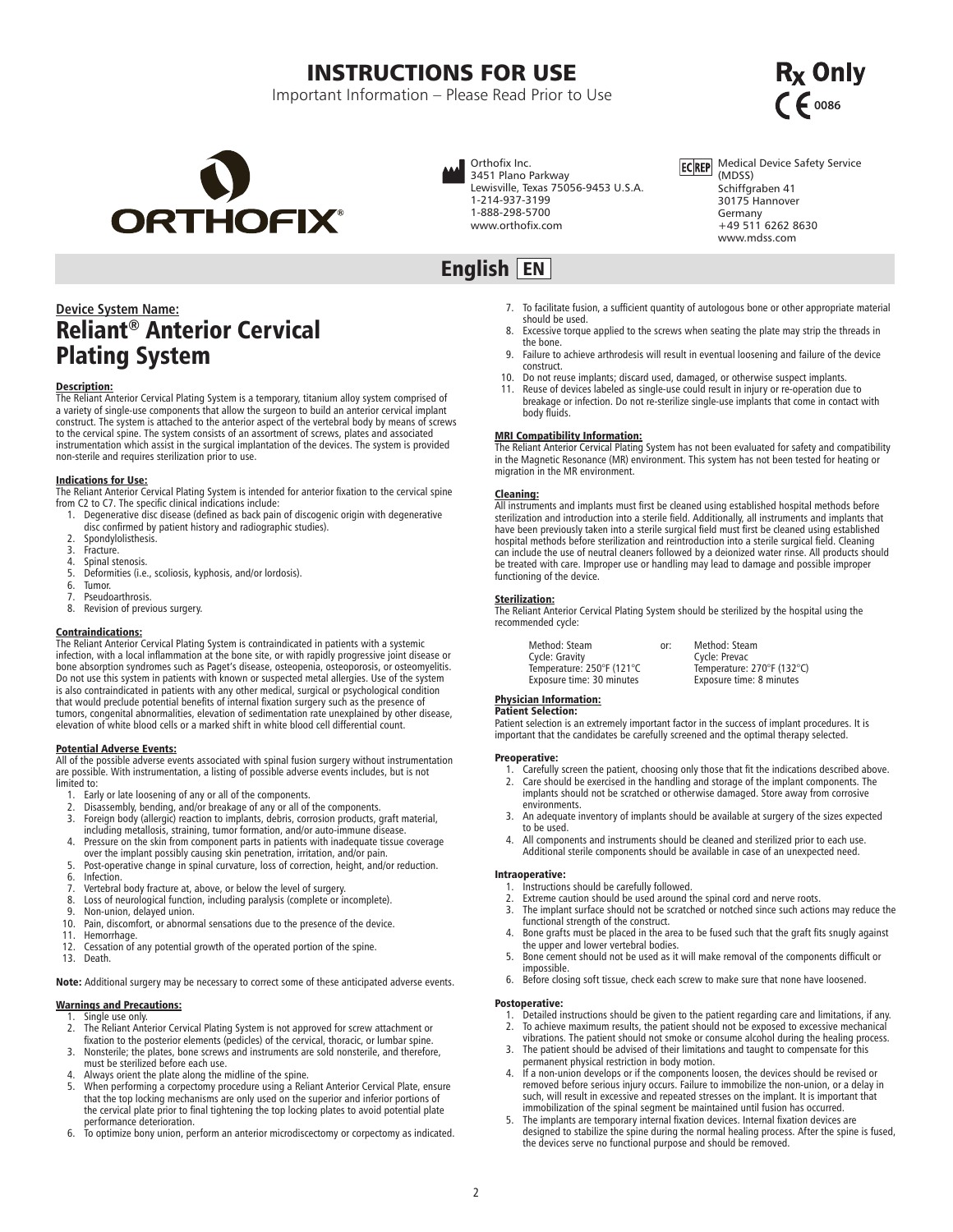# Patient Information:

The temporary internal fixation devices used in your recent spinal surgery are metallic implants that attach to the bone and aid in the healing of bone grafts. These implants have been shown to be valuable aids to surgeons in the treatment of bony fusions. These devices do not have<br>the capabilities of living bone. Intact living bone is self-repairing, flexible and occasionally<br>breaks and/or degrades. The anato artificial fixation device used in surgery. The maximum size limitation increases the chances of the mechanical complications of loosening, bending, or breaking of the devices. Any of these complications could result in the need for additional surgery. Accordingly, it is very important that you follow the recommendations of your physician. Use braces as instructed. By following<br>these instructions, you can increase your chances of a successful result and reduce your risk of<br>injury and/or additional surger

# Packaging:

Packages for each of the components should be intact upon receipt. If a consignment system is used, all sets should be carefully checked for completeness and all components should be carefully checked for damage prior to use. Damaged packages or products should not be used and should be returned to Orthofix.

The Reliant Anterior Cervical Plating System instruments and implants are provided in a modular case specifically intended to contain and organize the system's components. The system's instruments are organized into trays within each modular case for easy retrieval<br>during surgery. These trays also provide protection to the system components during shipping.<br>Additionally, individual instruments a individual product labels.

# Product Complaints:

Any Healthcare Professional (e.g., customer or user of this system of products) who has any<br>complaints or who has experienced any dissatisfaction in the product quality, identity, durability,<br>reliability, safety, effective Parkway, Lewisville, TX 75056, USA, Telephone: 214-937-3199 or 1-888-298-5700 or via email at complaints@orthofix.com.

# Further Information:

A recommended operative technique for the use of this system is available upon request from Orthofix at the phone numbers provided above.

# Latex Information:

The implants, instruments and/or packaging material for the Reliant Anterior Cervical Plating System are not formulated with and do not contain natural rubber. The term "natural rubber includes natural rubber latex, dry natural rubber, and synthetic latex or synthetic rubber that contains natural rubber in its formulation.

Caution: Federal law (USA) restricts these devices to sale by or on the order of a physician.

| Federal (U.S.A.) law restricts this device to sale<br>$Rx$ Only<br>by or on the order of a physician |                                 |              |                              |  |
|------------------------------------------------------------------------------------------------------|---------------------------------|--------------|------------------------------|--|
|                                                                                                      | See Instructions for Use        |              | Manufacturer                 |  |
|                                                                                                      | Orthofix.com/IFU                | <b>ECREP</b> | Authorized<br>Representative |  |
|                                                                                                      | Single Use Only<br>Do Not Reuse | <b>LOT</b>   | Lot Number                   |  |
| <b>REF</b>                                                                                           | Catalogue Number                | SΝ           | <b>Serial Number</b>         |  |
| NON                                                                                                  | <b>Provided Non-Sterile</b>     |              |                              |  |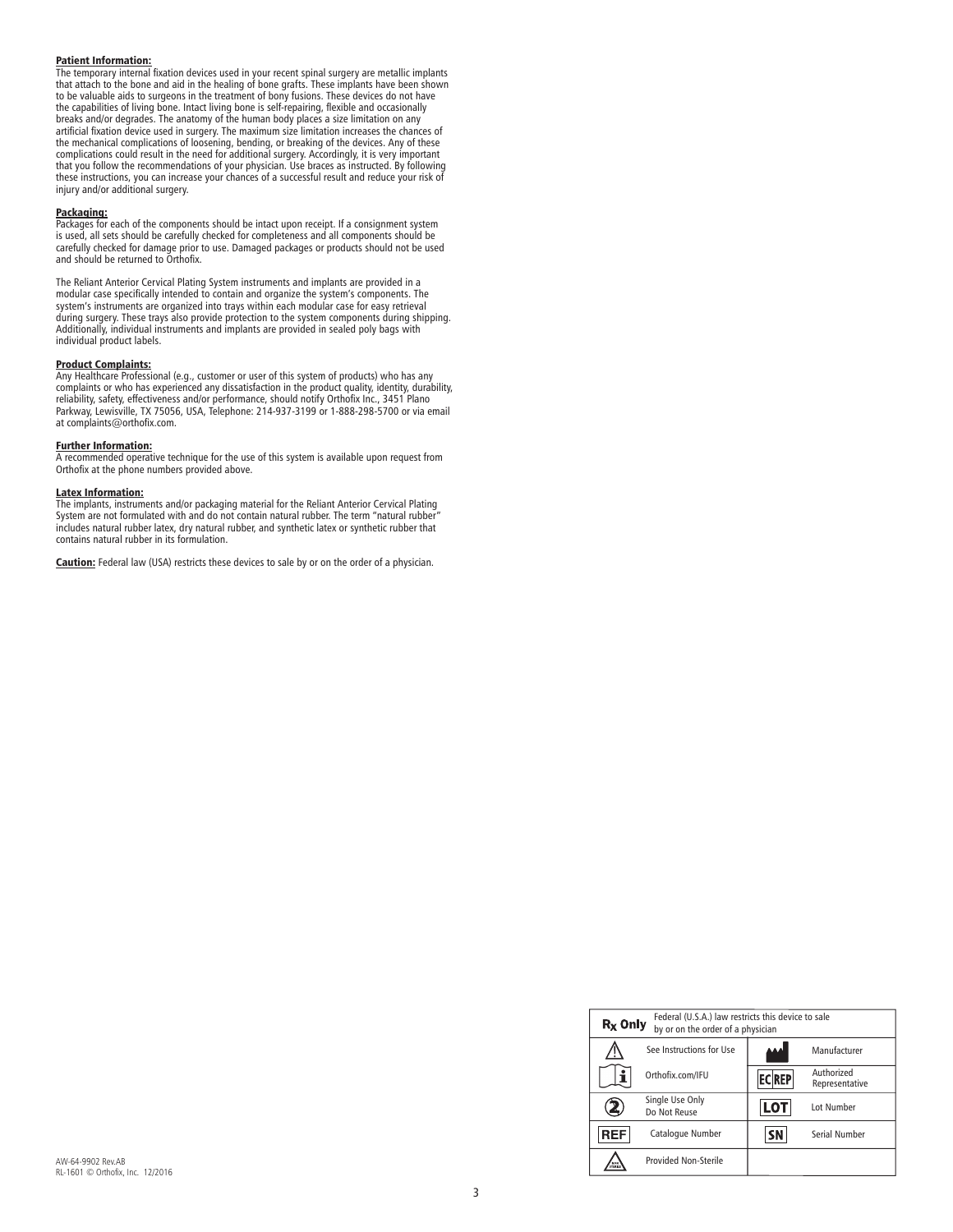# INSTRUCCIONES DE USO

Información importante: leer antes de usar

<span id="page-3-0"></span>

Orthofix Inc. 3451 Plano Parkway Lewisville, Texas 75056-9453 EE. UU. 1-214-937-3199 1-888-298-5700 www.orthofix.com



### Medical Device Safety Service **ECREP** (MDSS) Schiffgraben 41 30175 Hannover

 $666$ 

R<sub>x</sub> Only

Alemania +49 511 6262 8630 www.mdss.com

# **Nombre del sistema de dispositivos:** Sistema de placa cervical anterior Reliant®

# Descripción:

El sistema de placa cervical anterior Reliant es un sistema provisional de aleación de titanio integrado por varios componentes de un solo uso, que permite al cirujano crear un constructo de implante cervical anterior. El sistema se sujeta a la cara anterior del cuerpo vertebral por medio de tornillos insertos en la columna cervical. El sistema consta de una serie de tornillos, placas e instrumental asociados que ayudan a la implantación quirúrgica de los dispositivos. El sistema se entrega sin esterilizar por lo que debe esterilizarse antes de usarse.

# Indicaciones de uso:

El sistema de placa cervical anterior Reliant está indicado para la fijación anterior a la columna

- cervical, de C2 a C7. Las indicaciones clínicas específicas incluyen:<br>1. Discopatía degenerativa (definida como dolor de espalda de origen discógeno con<br>degeneración discal confirmada por los antecedentes del paciente y lo radiográficos).
	-
- 2. Espondilolistesis.<br>3. Fractura.
- 3. Fractura.<br>4. Estenosi: Estenosis de la columna.
- 5. Deformidades (esto es, escoliosis, cifosis o lordosis).
- Tumor.
- 7. Seudoartrosis.<br>8. Revisión de ci
- Revisión de cirugía previa.

# Contraindicaciones:

El sistema de placa cervical anterior Reliant está contraindicado en pacientes con infección sistémica, con inflamación local en el sitio óseo, con artropatía de progresión rápida o síndromes de reabsorción ósea, como la enfermedad de Paget, osteopenia, osteoporosis u osteomielitis. Este sistema no debe utilizarse en pacientes con alergias, conocidas o sospechadas, a los metales. La utilización del sistema está también contraindicada en pacientes con cualquier otro trastorno médico, quirúrgico o psicológico que pudiera impedir los beneficios potenciales de una cirugía de fijación interna, como la presencia de tumores, anomalías congénitas, elevación de la velocidad de sedimentación no explicada por otra enfermedad, elevación de los leucocitos o una desviación marcada en la fórmula leucocitaria.

# Posibles efectos adversos:

La totalidad de los posibles efectos adversos asociados con la artrodesis vertebral no instrumentada. En la artrodesis instrumentada cabe mencionar, entre otros, los siguientes efectos adversos:

- 1. Aflojamiento temprano o tardío de alguno o de todos los componentes.<br>2. Desmontaje, doblamiento o rotura de cualquier componente o de todos
- 2. Desmontaje, doblamiento o rotura de cualquier componente o de todos ellos.
- Reacción (alérgica) por cuerpo extraño a los implantes, detritos, productos de corrosión o material del injerto, como metalosis, estiramiento, formación de tumores o enfermedad autoinmunitaria.
- 4. Presión sobre la piel de piezas de los componentes en pacientes con insuficiente cobertura tisular sobre el implante, con posible penetración, irritación o dolor cutáneos como consecuencia.
- 5. Cambio postoperatorio en la curvatura de la columna, pérdida de corrección, altura o reducción.
- 6. Infección.
- Fractura de cuerpo vertebral por encima, por debajo o en el nivel de la intervención quirúrgica.
- 8. Pérdida de la función neurológica, incluida parálisis (completa o incompleta).<br>9. Soldadura no consolidada o retardada.
- 9. Soldadura no consolidada o retardada.<br>10. Dolor, molestias o sensaciones anómala
- 10. Dolor, molestias o sensaciones anómalas debido a la presencia del dispositivo.
- 11. Hemorragia.<br>12. Cese de cua
- Cese de cualquier tipo de posible crecimiento de la parte de la columna intervenida quirúrgicamente.
- 13. Muerte.

**Nota:** Para remediar algunos de estos efectos adversos previstos, pueden ser necesarias otras intervenciones quirúrgicas.

# Advertencias y precauciones:

- 1. Únicamente para un solo uso.<br>2. El sistema de placa cervical ar
- 2. El sistema de placa cervical anterior Reliant no está aprobado para la sujeción o fijación con tornillos a los elementos posteriores (pedículos) de la columna cervical, torácica o lumbar.
- 3. No estériles; las placas, los tornillos óseos y los instrumentos se venden sin esterilizar y, por lo tanto, deben esterilizarse antes de cada uso.
- 4. Oriente siempre la placa a lo largo de la línea media de la columna.
- 5. Al realizar una corporectomía utilizando una placa cervical anterior Reliant, asegúrese de usar los mecanismos de sujeción superior únicamente en las partes superior e inferior de la placa cervical, antes de hacer el ajuste final de las placas de sujeción superior, para evitar un posible deterioro del rendimiento de la placa.
- 6. Para optimizar la soldadura ósea, realice una microdiscectomía o corporectomía anterior según se requiera.
- 7. Para facilitar la fusión, se deberá usar una cantidad suficiente de hueso autólogo u otro material apropiado.
- 8. Un par de fuerzas excesivo aplicado a los tornillos al asentar la placa puede dañar las roscas en el hueso.
- 9. La no consecución de la artrodesis provocará el posterior aflojamiento y fallo del constructo de dispositivos.
- 10. No vuelva a utilizar los implantes; deseche los implantes usados, dañados o que le induzcan a cualquier tipo de sospecha.
- 11. La reutilización de dispositivos etiquetados como de un solo uso podría ser causa de lesión o de nueva operación debido a rotura o infección. No vuelva a esterilizar los implantes de un solo uso que entren en contacto con líquidos corporales.

# Información de compatibilidad con la RMN:

No se han evaluado la seguridad y la compatibilidad del sistema de placa cervical anterior Reliant con la resonancia magnética nuclear (RMN). No se ha probado el sistema con respecto al calentamiento o la migración con la RMN.

# Limpieza:

Todos los instrumentos e implantes deben primero limpiarse, utilizando métodos hospitalarios establecidos, antes de su esterilización e introducción en un campo estéril. Además, todos los instrumentos e implantes que hayan sido introducidos previamente en un campo quirúrgico estéril deben primero limpiarse, utilizando métodos hospitalarios establecidos, antes de su esterilización y reintroducción en un campo quirúrgico estéril. La limpieza puede incluir el uso de limpiadores neutros seguido de un aclarado con agua desionizada. Todos los productos deben tratarse con cuidado. La utilización o la manipulación indebidas pueden derivar en daños y en un posible mal funcionamiento del dispositivo.

**Esterilización:**<br>El hospital debe esterilizar el sistema de placa cervical anterior Reliant usando el ciclo recomendado:

| Método: Vapor<br>Ciclo: Gravedad                        | 0. | Método: Vapor<br>Ciclo: Prevacío                       |
|---------------------------------------------------------|----|--------------------------------------------------------|
| Temperatura: 121 °C<br>Tiempo de exposición: 30 minutos |    | Temperatura: 132 °C<br>Tiempo de exposición: 8 minutos |
|                                                         |    |                                                        |

# Información para el médico: Selección del paciente:

La selección del paciente es un factor sumamente importante para el éxito de las cirugías de implantación. Es importante que los candidatos sean seleccionados cuidadosamente y que se elija el tratamiento óptimo.

# Fase preoperatoria:

- 1. Seleccione cuidadosamente al paciente, eligiendo sólo a aquellos que concuerden con las indicaciones anteriormente descritas.
- 2. Debe procederse con cuidado al manipular y guardar los componentes del implante. Los implantes no deben rayarse ni dañarse de ninguna manera. Almacene el producto lejos de entornos corrosivos.
- 3. Deberá contarse en el momento de la intervención quirúrgica con un surtido adecuado de implantes de los tamaños que se espera utilizar.
- 4. Todos los componentes e instrumentos deben limpiarse y esterilizarse antes de cada uso. Debe contarse con componentes adicionales esterilizados en caso de que lleguen a necesitarse de improviso.

# Fase intraoperatoria:

- 1. Deben seguirse cuidadosamente las instrucciones.
- 2. Debe tenerse sumo cuidado alrededor de la médula espinal y las raíces nerviosas.
- 3. No debe rayarse la superficie del implante ni hacerse muescas en ella ya que esto puede reducir la resistencia funcional del constructo.
- 4. Los injertos óseos deben colocarse en el área que va a fusionarse de manera que el injerto encaje perfectamente entre los cuerpos vertebrales superior e inferior. 5. No debe usarse empaste óseo porque dificultará o hará imposible la extracción de los
- componentes.
- 6. Antes de cerrar el tejido blando, revise cada tornillo para asegurarse de que ninguno se haya aflojado.